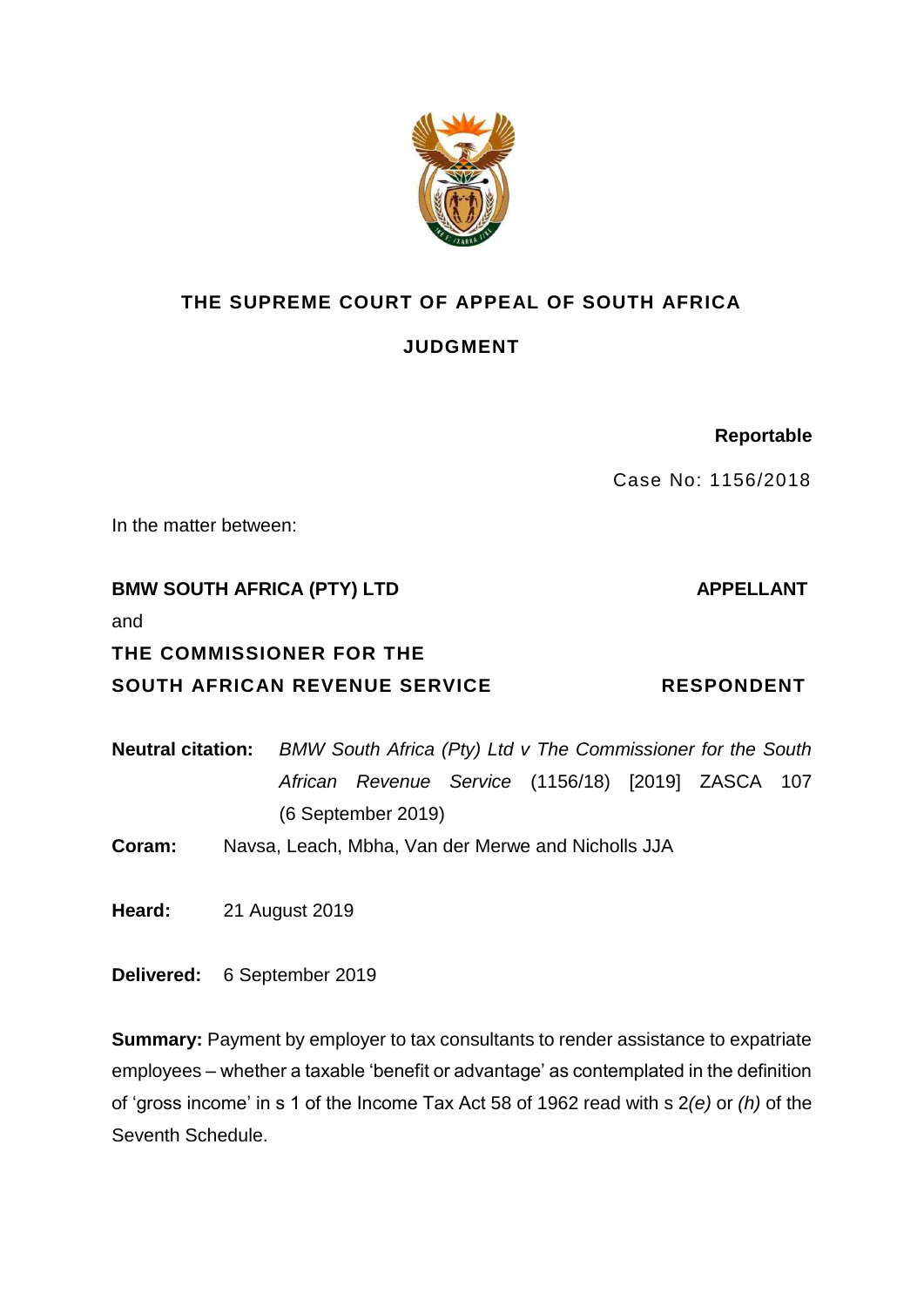#### **ORDER**

**On appeal from:** Gauteng Division of the High Court, Pretoria (Carelse, Molopa-Sethosa and Baqwa JJA sitting as court of appeal):

The appeal is dismissed with costs, including the costs of two counsel.

#### **JUDGMENT**

Navsa JA (Leach, Mbha, Van der Merwe and Nicholls JJA concurring.):

[1] BMW is a world-renowned German marque. The appellant, BMW South Africa (Pty) Ltd (BMWSA), is part of the BMW Group (the Group) that manufactures and markets BMW vehicles and conducts worldwide operations. It has a presence in numerous countries throughout the world. The question at the centre of this appeal is whether payments totalling R6 795 540 made by BMWSA to tax consulting firms KPMG, Price Waterhouse Coopers and Raffray Tax Consultants CC (the firms) in relation to services rendered to expatriate employees in respect of their domestic tax obligations, constitute a taxable benefit and consequently forms part of gross income in respect of which the employees are liable to taxation. Simply put, the question is whether the payments to the firms fall within the ambit of the definition of 'gross income' in s 1*(i)* of the Income Tax Act 58 of 1962 (the Act), read with paragraphs 2*(e)* or *(h)* of the Seventh Schedule thereto. The basis for BMWSA's adoption of tax liability on behalf of expatriate employees and why *it* is the appellant, will become clear in due course. The background is set out in the paragraphs that follow.

[2] As part of the Group's international business policy employees are required to work for short or medium term periods in locations where the Group has a presence, other than in their home countries. Such employees retain their connection with their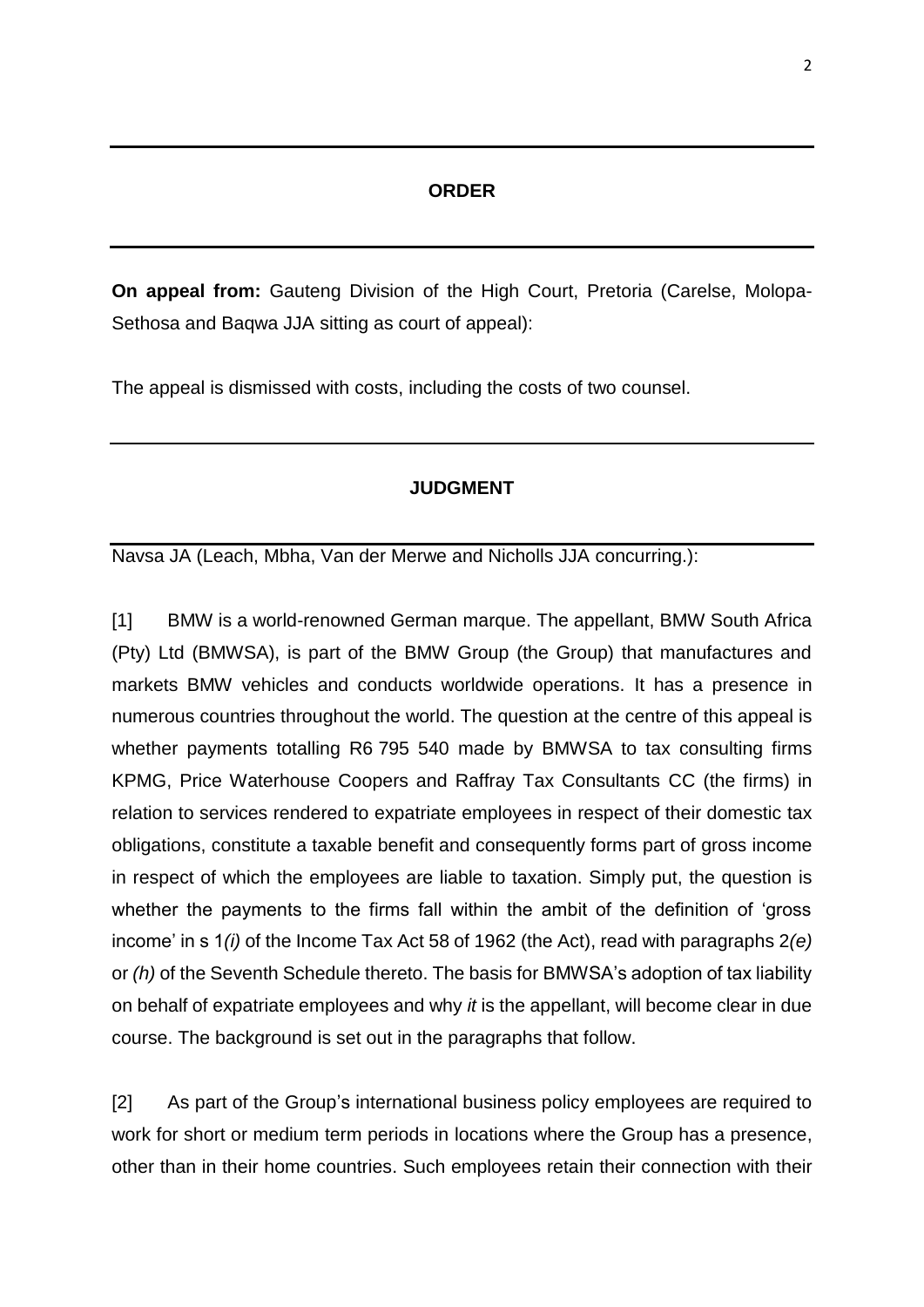home countries and continue to submit tax returns there. Additional costs are incurred by the expatriate employees as a result of the Group requiring them to work in foreign countries. The employment relationship between the expatriate employees and the Group operates on an agreed 'tax equalisation' basis, which is standard in the Group. In simple terms, this means that the Group, wherever it has a presence, will ensure that the net income of their employees, in countries where they are placed, is no less than in their home countries. So, for example, if the marginal tax rate is higher in another jurisdiction, the Group will ensure that the impact is nullified by structuring remuneration in such a way that the employee is not worse off in terms of net remuneration.

[3] BMWSA, in order to facilitate tax compliance by their expatriate employees in South Africa, engaged the services of the firms to complete their registration as taxpayers. It also required them to assist expatriate employees with their tax returns as well as to deal with queries and objections to assessments in respect of the domestic tax regime. It is common cause that the reason for engaging their services is that the tax regime, insofar as it applies to expatriate employees, is fairly complex. I shall, later in this judgment, deal in some detail with the terms of engagement of the tax consulting firms and the evidence in relation thereto.

[4] In November 2009 the respondent, the South African Revenue Service (SARS), addressed a PAYE<sup>1</sup> letter of enquiry to BMWSA, in which it queried the payments made to the firms. SARS wanted to know why those payments did not constitute a taxable fringe benefit, in respect of which each expatriate employee would be liable. In SARS' view the payments to the tax consultants by BMWSA constituted such a benefit. BMWSA wrote back, denying that the payments constituted an advantage or a benefit. SARS was unmoved and issued an assessment for the tax years 2004 – 2009, on the basis that the payments to the firms referred to above were a taxable benefit in the hands of the employees in terms of the definition of 'gross income' in s 1*(i)* of the Act read with paras 2*(e)* and *(h)* of the Seventh Schedule. The tax due on

**.** 

<sup>1</sup> PAYE stands for 'pay as you earn'. It is a withholding tax on income payments made by an employer to an employee. Amounts withheld are treated as advance payments of income tax due. In other words, an employer is obliged to deduct tax from the monthly remuneration of an employee and to pay it over to SARS.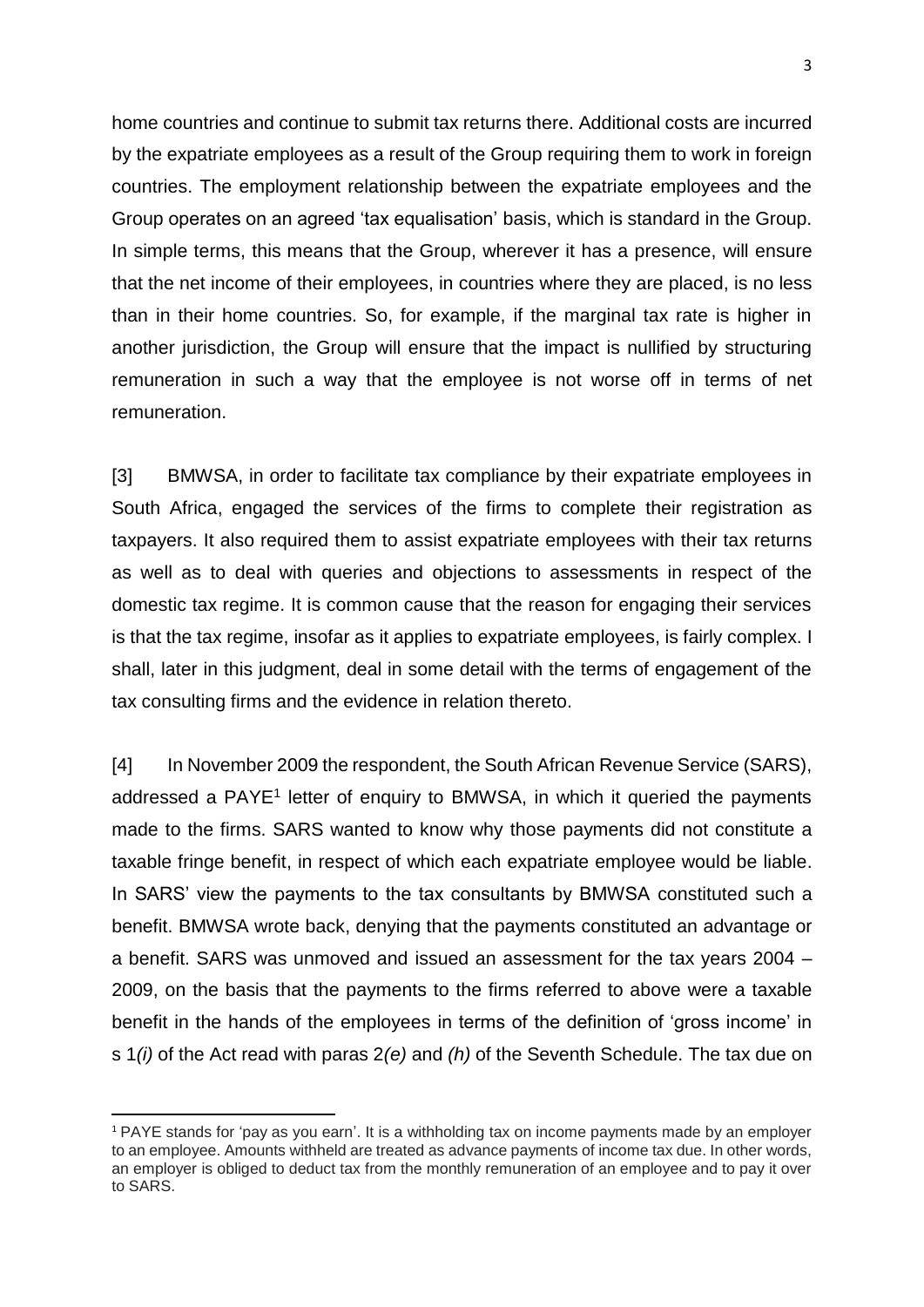the amount set out in para 1 above was calculated at a rate of 35 per cent and amounted to R2 378 407.72.

[5] BMWSA objected to the assessment from SARS. It disputed that the payments constituted a benefit or advantage that formed part of gross income. The relevant and rather extensive parts of the objection are reproduced hereunder:

#### '**The arrangement for expatriate employees**

- . . . The following should be emphasised:
- *The secondments are not provided to employees as a "benefit or advantage" of employment. The employee is required to provide the relevant documentation to KPMG for tax return filing purposes, to protect the interests of BMW AG in the foreign country, and not to provide a private or domestic benefit to the employee.*

. . .

- Expatriate employees invariably remain residents in their home countries and will continue to submit tax returns in those countries. As such, they will need to continue incurring professional fees in their home countries to comply with local laws.
- The fact that the expatriate employee is required by BMW to serve in a foreign country results in additional costs that need to be incurred before the expatriate employee may legally serve BMW in that country. This includes work permits, visas and in this case, the correct filing of local tax returns.
- Since the expatriate employee is merely complying with the instructions of its employer (namely BMW (SA)) it is agreed that a so-called "tax equalisation" process will be applied which is standard practice within the BMW Group.
	- This means that the employee's effective rate of tax will be exactly the same as it would have been, had the employee remained in his/her home country (say Germany). The employees' packages are determined with reference to the home country net pay, and BMW agrees to take responsibility for the payment of tax in the host country (South Africa in this instance). All tax payments made are grossedup for tax purposes to account for the fringe benefit created.
	- *In order to protect the interests of BMW AG and BMW (SA), KPMG is appointed to ensure that the South African taxes paid are not overstated or understated. The employee has no choice in this regard, and it is one of the conditions of his secondment agreement*.
	- It follows that the employee receives no benefit from the services provided by KPMG as he is in a financially neutral position, irrespective of whether the taxes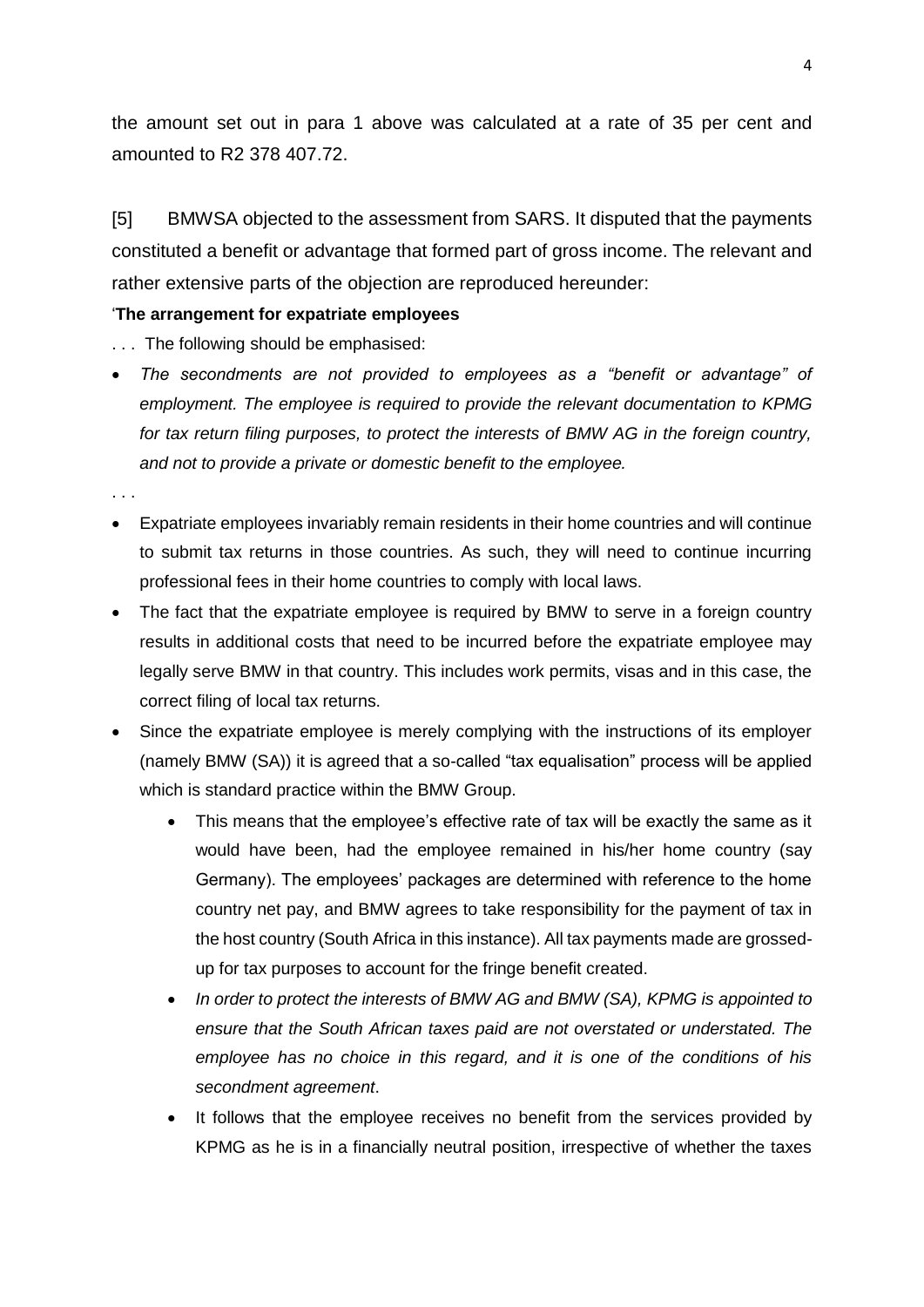are overpaid or underpaid. The party benefiting from the KPMG services is BMW (SA) and not the employee.

• It should also be noted that a large component of the fee is directed towards providing assurance to BMW (SA) regarding its responsibilities in relation to the tax due by the employees, which is ultimately a company cost, and not the cost of the individuals. As such, the services are rendered to the employer and not the employee as certainty in relation to the correct disclosure of taxable income and tax paid, in these circumstances, is the responsibility of the employer and not the employee, contractually.

#### **Conclusion**

Based on the above, it is clear that:

- The services rendered by KPMG is to the "benefit or advantage" of BMW (SA) and not for the employee. As such it follows that par (i) of the definition of the gross income definition cannot be applied as no "benefit or advantage" is granted to the employee.
- The services are not for the expat's private or domestic purposes as it represents a bona fide business expense directly associated with the placement of the employee by BMW AG in South Africa. There is absolutely no "private or domestic" benefit to the employee.

. . .

We are not aware that SARS has ever attempted to tax such necessary payments and the practice generally prevailing appears to be to encourage employers to administer the local taxes to the benefit of SARS.

. . .

. . .

 We believe that we have illustrated above that the costs should not be taxable in terms of par  $2(e)$  of the  $7<sup>th</sup>$  Schedule.' (My emphasis.)

[6] SARS disallowed the objection. BMWSA, in turn, lodged an appeal against the assessment that was heard by Keightley J (with two assessors), sitting as the tax court. That court had regard to the provisions of s 1 of the Act, the relevant parts of which define gross income in relation to any year or period of assessment as follows:  $'(i)$ ...

(ii) in the case of any person other than a resident, the total amount, in cash or otherwise, received by or accrued to or in favour of such person from a source within the Republic, during such year or period of assessment, excluding receipts or accruals of a capital nature, but including, without in any way limiting the scope of this definition, such amounts (whether of a capital nature or not) so received or accrued as are described hereunder, namely –

5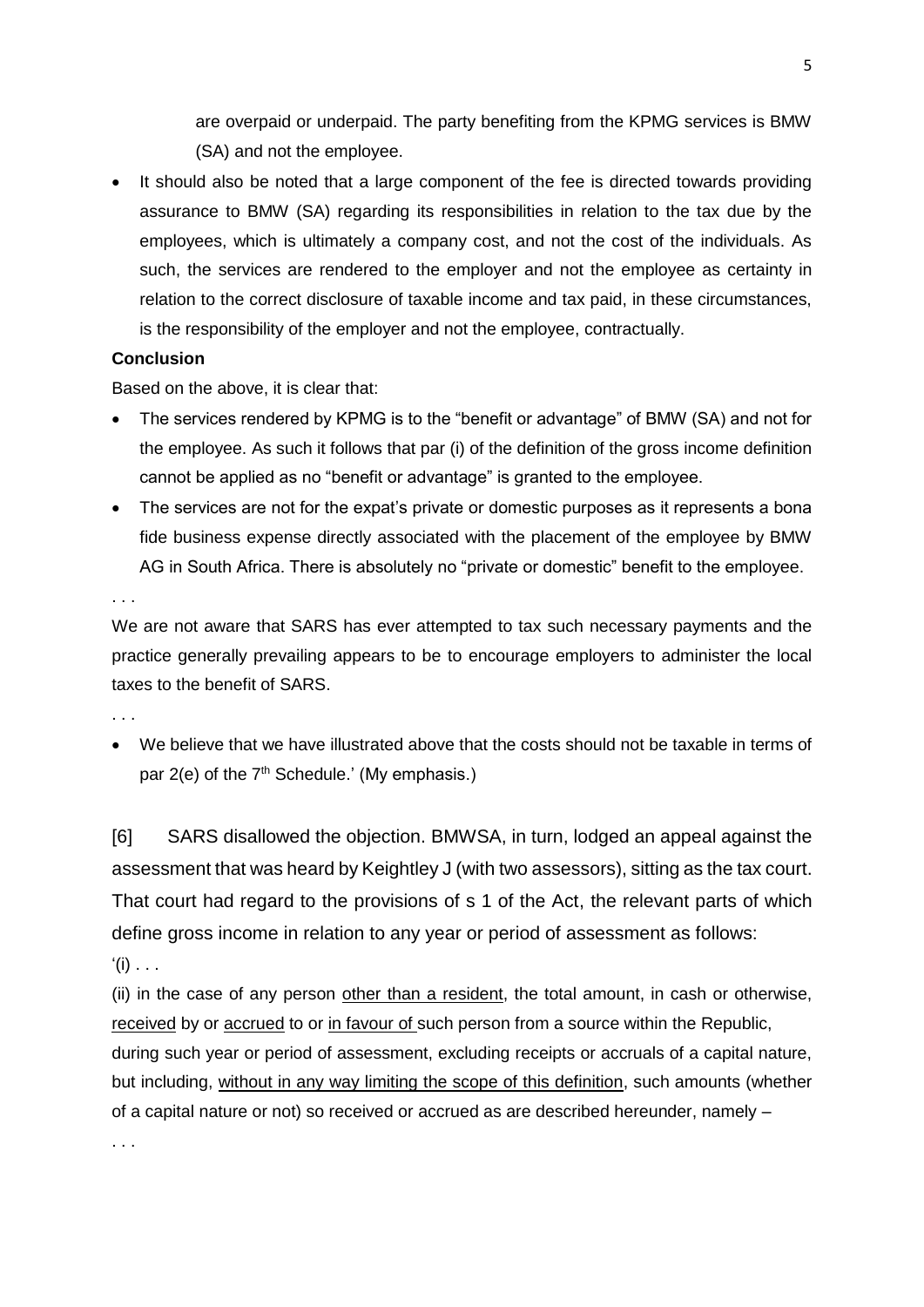(i) the cash equivalent, as determined under the provisions of the Seventh Schedule, of the value during the year of assessment of any benefit or advantage granted in respect of employment or to the holder of any office, being a taxable benefit as defined in the said Schedule, and any amount required to be included in the taxpayer's income under section  $8A<sup>2</sup>$ ...' (Emphasis in judgment.)

[7] The tax court went on to consider the relevant paragraphs 2*(e)* and *(h)* of the Seventh Schedule which read as follows:

'(2) For the purposes of this Schedule and of paragraph (i) of the definition of "gross income" in section 1 of this Act a taxable benefit shall be deemed to have been granted by an employer to his employee in respect of the employee's employment with the employer, if as a benefit or advantage of or by virtue of such employment or as a reward for services rendered or to be rendered by the employee to the employer –

*(e)* any service . . . has at the expense of the employer been rendered to the employee (whether by the employer or by some other person), where that service has been utilised by the employee for his or her private or domestic purposes and no consideration has been given by the employee to the employer in respect of that service . . .; or . . .

*(h)* the employer has, whether directly or indirectly, paid any debt owing by the employee to any third person, . . . without requiring the employee to reimburse the employer for the amount paid or the employer has released the employee from an obligation to pay any debt owing by the employee to the employer, . . .' (Emphasis in judgment.)

[8] Against the aforesaid provisions the tax court was called upon to consider BWMSA's contentions. First, that the appellant's expatriate employees received no benefit or advantage, within the meaning of 'gross income' in s 1, through the appellant's payment of the tax consultants' fees. Accordingly, so BMWSA contended, the assessment raised by SARS in this regard must fail at the first hurdle.

[9] Second, that in the event the first submission did not find favour, the payment to the firms does not fall within the categories of taxable benefits identified in paragraphs 2*(e)* or *(h)* of the Seventh Schedule. In order to reach a decision the tax court had to have regard to the evidence tendered by BMWSA, namely that of Ms Du

**.** 

<sup>&</sup>lt;sup>2</sup> Section 8A in relation to the present dispute is inapplicable. It relates to gains made by directors of companies or by employees in respect of rights to acquire marketable securities.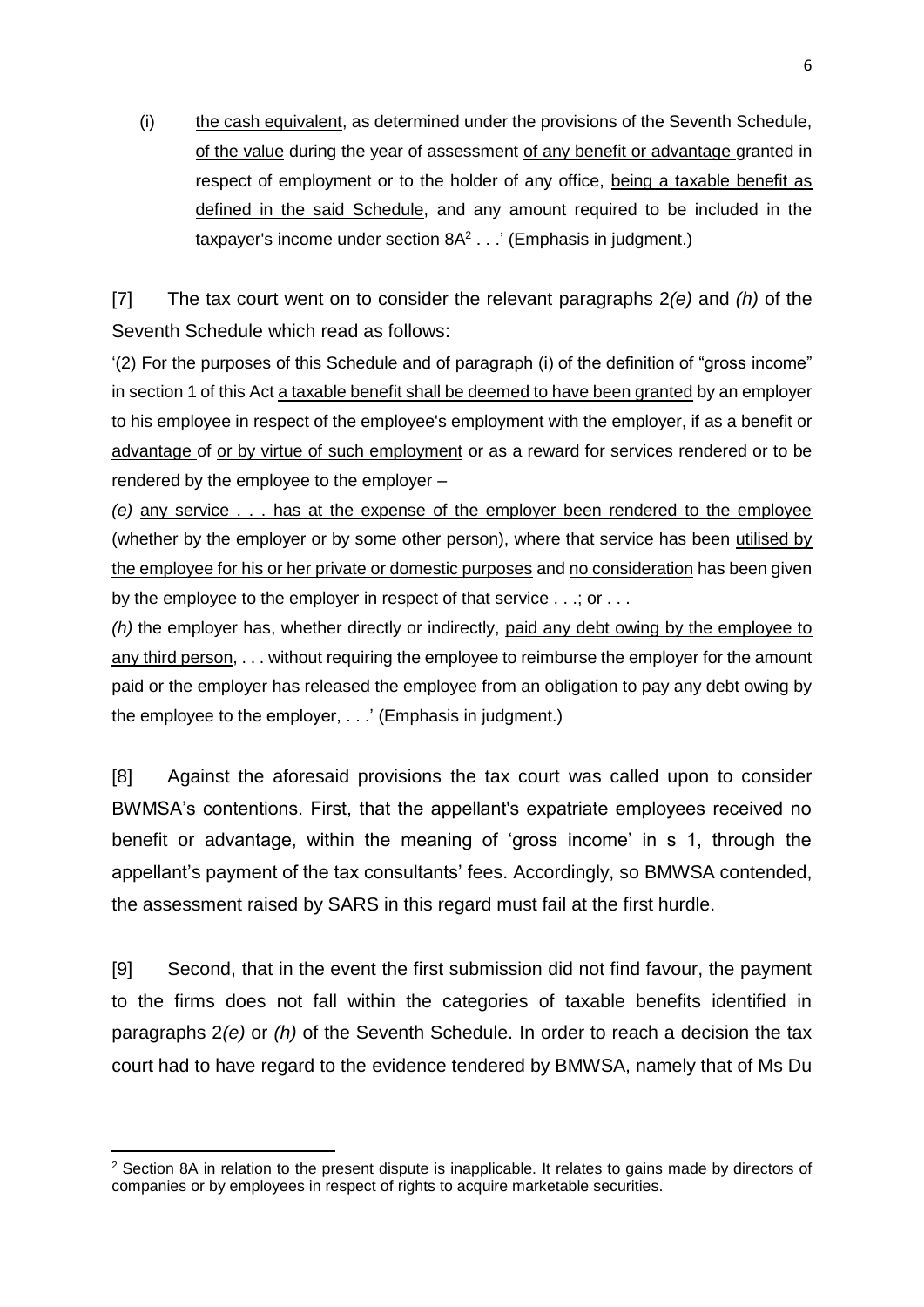Plessis, the payroll manager at BMWSA, and Ms Chambers, a director of KPMG. The relevant parts of their evidence are set out in the paragraphs that follow.

[10] Ms Du Plessis was responsible for paying the salaries of expatriate employees. She explained how tax equalisation in relation to those employees worked. It meant that an expatriate employee would not pay any more tax than required in their home country. In other words, the employee's take-home pay remained the same as it would have been had he or she not been seconded to work away from home. BMWSA undertook to pay the employee's tax in South Africa. The written agreement recorded that BMWSA would 'bear all salary costs'. It was an integral part of the employment agreement between BMWSA and its expatriate employees. Ms Du Plessis understood this to mean that BMWSA undertook to ensure that it would pay sufficient PAYE in respect of each expatriate employer.

[11] The following clause of the standard written employment agreement is relevant: 'During your international assignment you will be subject to taxation in your host country. By using the method of "Tax Equalisation" you will be treated as if you were still taxable in Germany. The calculation will be done on a yearly basis. The tax payable shall be calculated by an independent external tax consultancy entrusted with this task by BMW. The tax consultancy will also draw up your tax declaration in home and host country during your assignment.'

[12] According to Ms Du Plessis, an employee in terms of the contract of employment has no choice but to utilise the tax consultant. Significantly, she accepted that it remained, in terms of the domestic statutory tax regime, the responsibility of each employee to register for tax and to submit his or her tax returns. Simply put, in terms of the Act, the employee bore the tax obligation towards SARS. The consultancy services were rendered only to expatriate employees and not to South African residents employed by BMWSA. Ms Du Plessis explained that the tax consultancy services were necessary because the tax regime, as it applied to expatriate employees, was too complex for employees to navigate unaided.

[13] Ms Chambers from KPMG testified. She explained that BMWSA engaged the services of KPMG and stated that she regarded the company to be KPMG's client,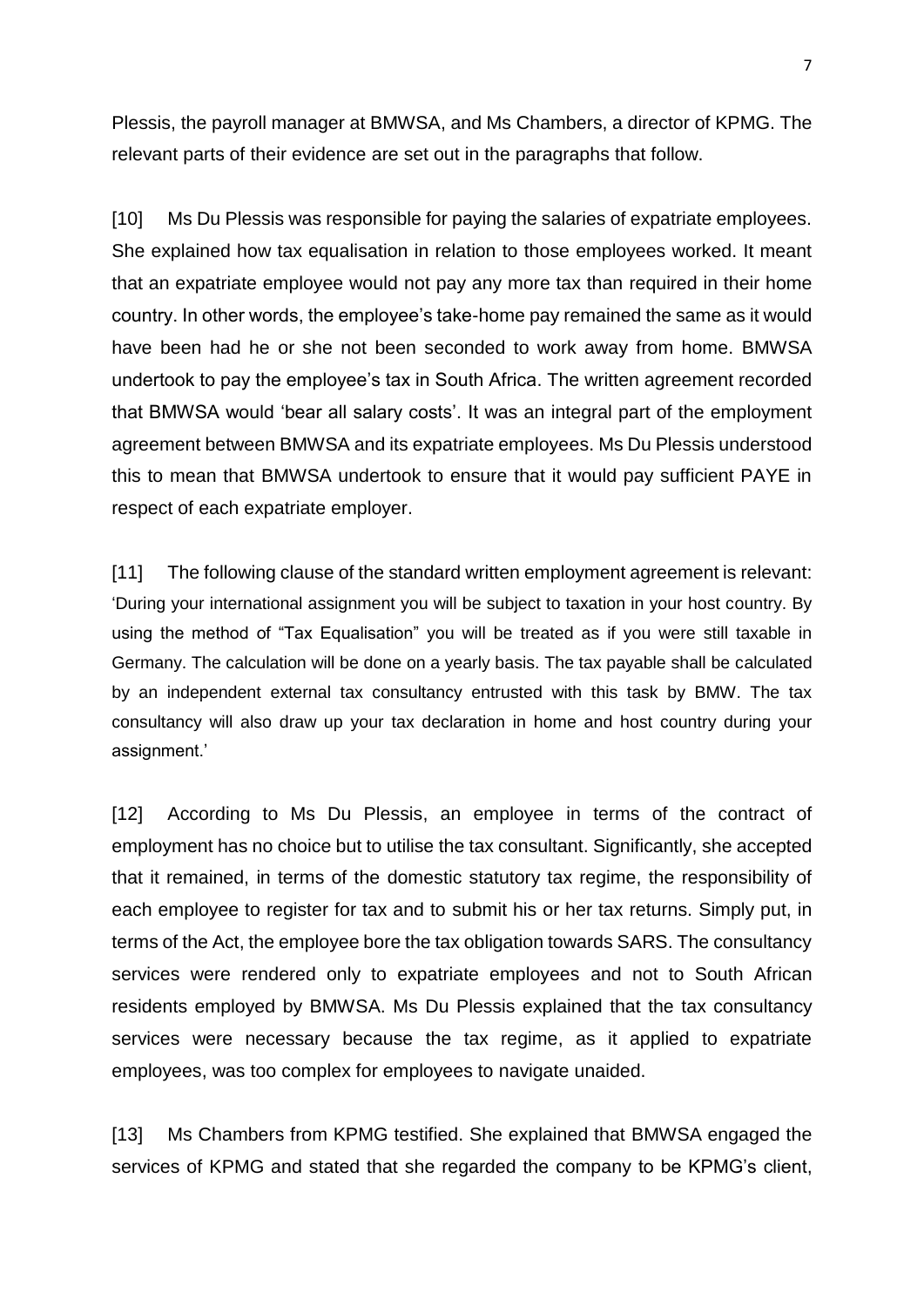rather than each individual expatriate employee. BMWSA was charged a flat rate for the services rendered to individual employees. Any tax refunds due to an employee from SARS would be paid to BMWSA rather than to the employee.

[14] Ms Chambers described the services rendered to expatriate employees, which included registration and de-registration as a taxpayer, preparation and submission of annual income tax returns and a review of annual income tax assessments, the preparation of letters of objection to SARS on behalf of the expatriate employees and, if necessary, the submission of provisional tax returns.

[15] The tax court considered the primary question to be whether the expatriate employee received or accrued any benefit or advantage from the payment by BMWSA of the consultancy fees. It had regard to the submission on behalf of BMWSA that what fell to be considered was whether the expatriate employees were better off than had they remained in their home country and whether they received more of a financial benefit than had they not come to South Africa. That was the principal submission on behalf of BMWSA. It was contended that no advantage had been gained by the expatriate employee by virtue of the use of the consultancy services and the payment by BMWSA of their fees.

[16] The court went on to hold that it was a benefit that could be valued in money and fell within the definition of 'gross income' in s 1 of the Act. Alongside s 1 of the Act, the court considered the provisions of paragraph 2*(e)* of the Seventh Schedule. As regards paragraph 2*(e)* it noted that a benefit is taxable if it is in the form of a service rendered to the employee, at the expense of the employer and where the service was used for his or her private or domestic service. The court concluded as follows:

'Thus, if one has regard to the actual nature of the services rendered, it appears to me that they were for the employees' private use, i.e. to comply with the individual tax obligations of the employees vis-à-vis SARS.

. . .

Applying the principle to the present case, the question of whether tax consultancy services are for private use must be determined objectively. They are manifestly for the private use of locals. Consequently, and objectively, they remain so in respect of expatriate employees as well.'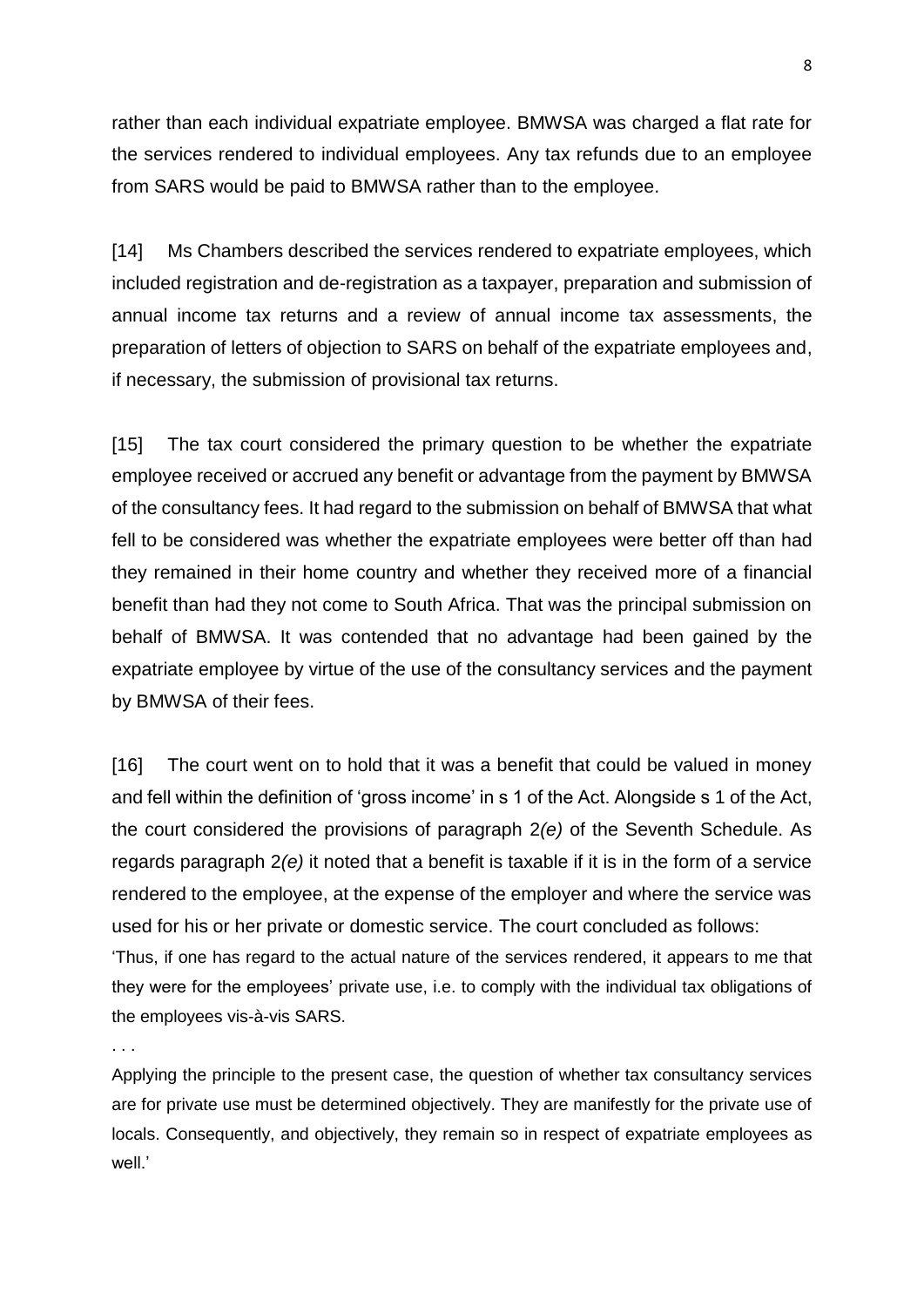[17] The tax court went on to say the following:

'I point out that the position of the individual taxpayers is not adversely affected nor is the contractual relationship ignored. The effect of the approach I have adopted is simply that the appellant will be required in terms of its contractual obligations to its expatriate employees, to shoulder the additional tax burden associated with the tax consultant's fees. However, this remains a private matter between the appellant and its expatriate employees.'

In the result the court dismissed the appeal by BMWSA and made no order as to costs.

[18] BMWSA appealed further, to the full court of the Gauteng Division of the High Court. The full court (Carelse, Molopa-Sethosa and Baqwa JJA) agreed with the conclusions of the tax court. The full court understood BMWSA's case to be that since there was no cash equivalent of the consultancy services included in the cash remuneration of the expatriate employees, no benefit or advantage as contemplated in s 1*(i)* of the Act was therefore received. The full court rejected the submission on behalf of BMWSA that expatriate employees were differently placed in relation to local employees because of the tax equalisation policy and that the consulting services therefore did not place them in a more advantageous position so as to bring them within the ambit of gaining a benefit or an advantage as contemplated in s 1*(i)* of the Act.

[19] The full court concluded that 'the expatriate employees received a benefit or advantage when the appellant paid the tax consultancy firms for tax services'. It went on to consider whether the benefit fell squarely within the ambit of para 2*(e)* of the Seventh Schedule. In this regard, it rejected BMWSA's contention that the consultancy services were not for the expatriate employees' private or domestic use. The full court found that there was no evidence that KPMG rendered any services to the Group. It made the following order:

'1. The appeal is dismissed with costs, such costs to include the costs consequent upon the employment of two counsel.'

It is against that order that the present appeal, with the leave of this court, is directed.

[20] Before us, BMWSA's case was that no causal link had been shown between the employment as contemplated in paragraph 2 of the Seventh Schedule and 'the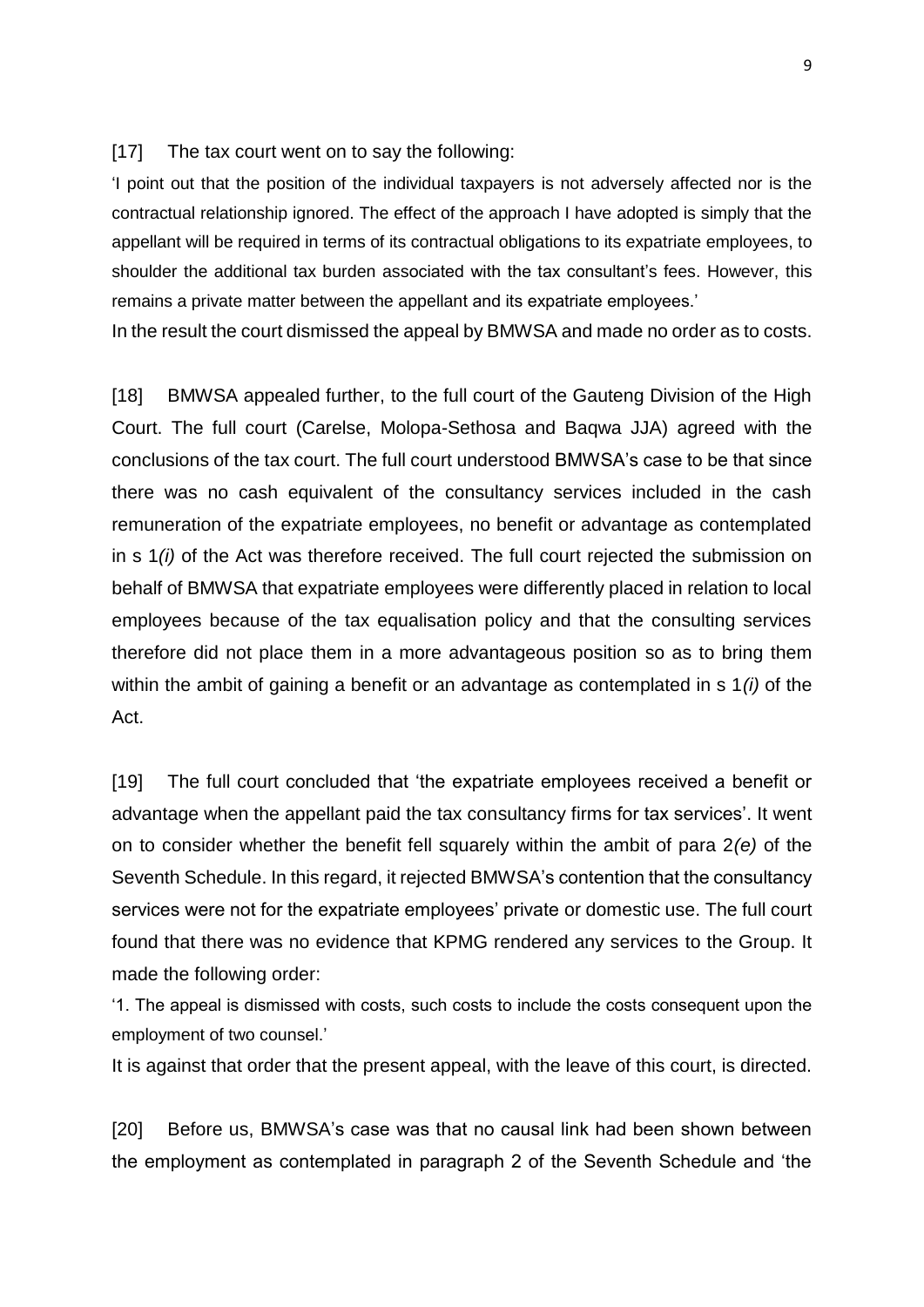benefit, advantage or reward allegedly received by expatriate employees by reason of the services of the tax consultancy firms'. It was contended that the services of the firms were procured by BMWSA in pursuit of *its* tax equalisation policy. Thus, so it was submitted, the firms' services were, at least in part, rendered for the benefit of BMWSA, 'which utilised such services to ensure it paid the correct amounts of income tax, and deducted the correct amounts of employees' tax, on behalf of expatriate employees'. In this regard, D Davis *et al Juta's Income Tax*, Volume 3, Schedule 7, para 2-5 was relied on:

'The use must be wholly private or domestic – if used partially for the business or affairs of the employer, it falls outside this provision.'

[21] It is correct that the benefit or advantage contemplated in the definition of 'gross income' in s 1*(i)* of the Act must have been granted in respect of employment or to the holder of any office. As stated by D Clegg *Taxation of Employees* (2019), issue 68, para 2.2:

'This requirement forms the foundation for the transformation of a benefit or advantage into a taxable benefit or advantage.'

[22] A good starting point is the general engagement letter addressed by BMWSA to KPMG which, ostensibly, is the basis upon which all the tax consultants were employed. The letter of engagement commences as follows:

#### '**General Engagement Letter – Expatriate tax compliance and consulting services.**'

The introductory paragraph, at first blush, appears to indicate that KPMG will provide taxation and related services to BMWSA. It reads as follows:

'We wish to confirm the arrangements for KPMG Services (Pty) Limited ("KPMG") to provide the taxation and related services set out in this engagement letter to BMW South Africa (Pty) Ltd ("BMW SA").'

However, under the heading, 'Inbound Expatriates – Tax Compliance Services', the services to be provided by KPMG, alongside a flat fee per expatriate employee, are listed as follows:

- 'Registration/deregistration of expatriate employee as a taxpayer with the South African Revenue Service.
- Preparation and submission of annual income tax return and review of annual income tax assessment from SARS.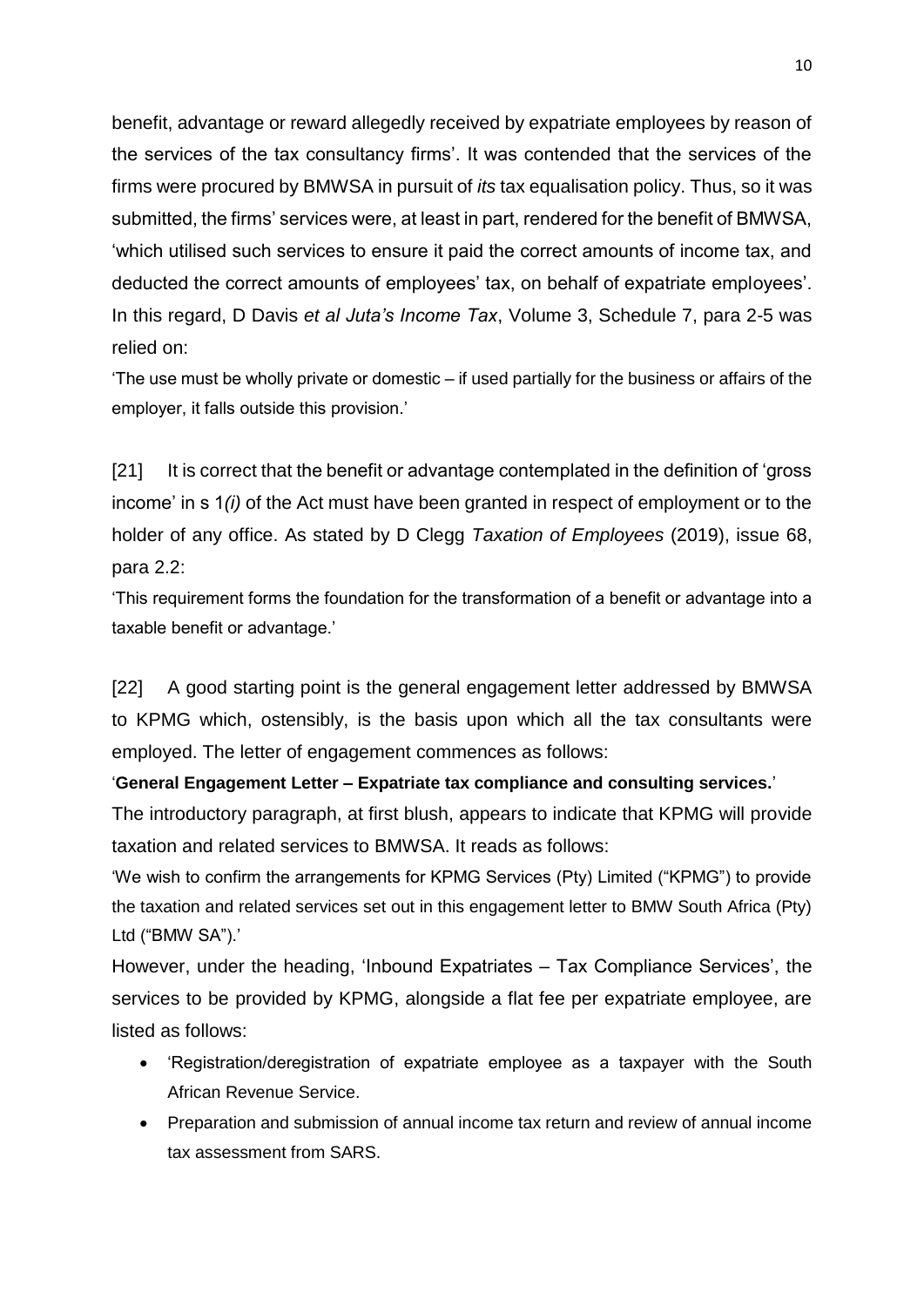- Letter of objection to address any inaccuracies reflected on the assessment. These include section 79A requests for amendment of an assessment or lodging an objection where amounts have been erroneously included or omitted by SARS from the expatriate employee's IT34 assessment.
- Preparation and submission of provisional tax returns, if required.'

[23] Under the heading 'Outbound Expatriates – Tax Compliance Services', the services to be provided by KPMG, also alongside a flat fee per expatriate employee, are listed as follows:

- 'Exit meetings to be held at the Midrand offices of BMW SA or at the Johannesburg offices of KPMG, with the exception of meetings with executive level employees, which will be held at the offices of BMW SA at Rosslyn, if required.
- Preparation and submission of annual income tax return and review of annual income tax assessment from SARS.
- Letter of objection to address any inaccuracies reflected on the assessment. These include section 79A requests for amendment of an assessment or lodging an objection where amounts have been erroneously included or omitted by SARS from the expatriate employee's IT34 assessment.
- Preparation and submission of provisional tax returns, if required.'

Under the title 'Other Services', indicating a flat fee per expatriate employee, further services, such as an objection to incorrect assessments, are listed. All of the services set out in this and the preceding paragraph are in relation to the expatriate employees' tax obligations under our tax regime.

[24] The completion of the tax registration process and of an expatriate employee's tax returns are admittedly complex. The services rendered by the firms to expatriate employees, set out in paras 22 and 23 above, were to ensure that the latter met their obligations to SARS. It is undisputed that the amount set out in para 1 above, constitutes payments by BMWSA for the services rendered to the expatriate employees set out in paras 22 and 23. That payment was made in terms of the contract of employment. These were services that the expatriate employees would otherwise have had to pay for personally. The ineluctable conclusion is that the services provided are a benefit or advantage as contemplated by s 1 of the Act, read with paragraph 2*(e)* of the Seventh Schedule.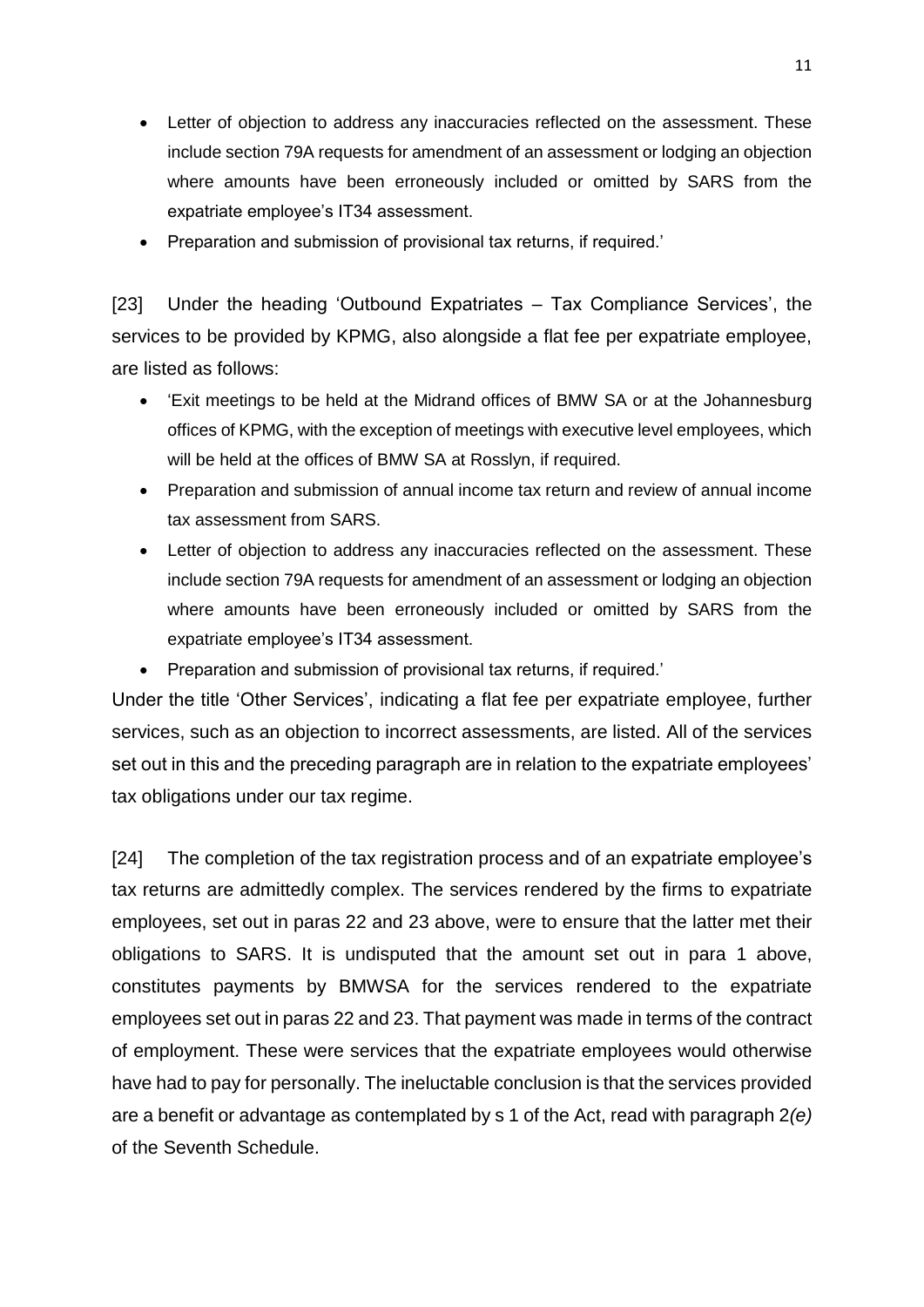[25] That there might have been some peripheral advantage to BMWSA in that the tax returns of the expatriate employers and the results of the other services rendered to them could be utilised in checking the accuracy of their own calculation and otherwise utilising the data is irrelevant. The statement by Davis *et al* referred to in para 20 above on which BMWSA relied, is too strongly worded. There will be instances in which benefits or advantages contemplated within s 1(i) read with the Seventh Schedule have some residual or marginal advantage for an employer. The primary question however, is whether an advantage or benefit was granted by an employer to an employee and whether it was for the latter's private or domestic purposes. In the present case, as stated above, the compelling conclusion is that the services were correctly valued and utilised for the employees' private or domestic purposes as contemplated by s 1 of the Act read with para 2*(e)* of the Seventh Schedule.

[26] I agree with what the tax court said as set out in para 17 above, that the confirmation of the assessment will not lead to the expatriate employees being worse off in terms of their employment with BMWSA. In terms of their tax equalisation policy, they will have to bear the additional tax burden on behalf of the expatriate employees. BMWSA's policy and terms of employment cannot dictate the application of the provisions of the Act. The conclusions by the tax court and the court below confirming the assessment cannot be faulted.

[27] The following order is made.

The appeal is dismissed with costs, including the costs of two counsel.

M S Navsa Judge of Appeal

\_\_\_\_\_\_\_\_\_\_\_\_\_\_\_\_\_\_